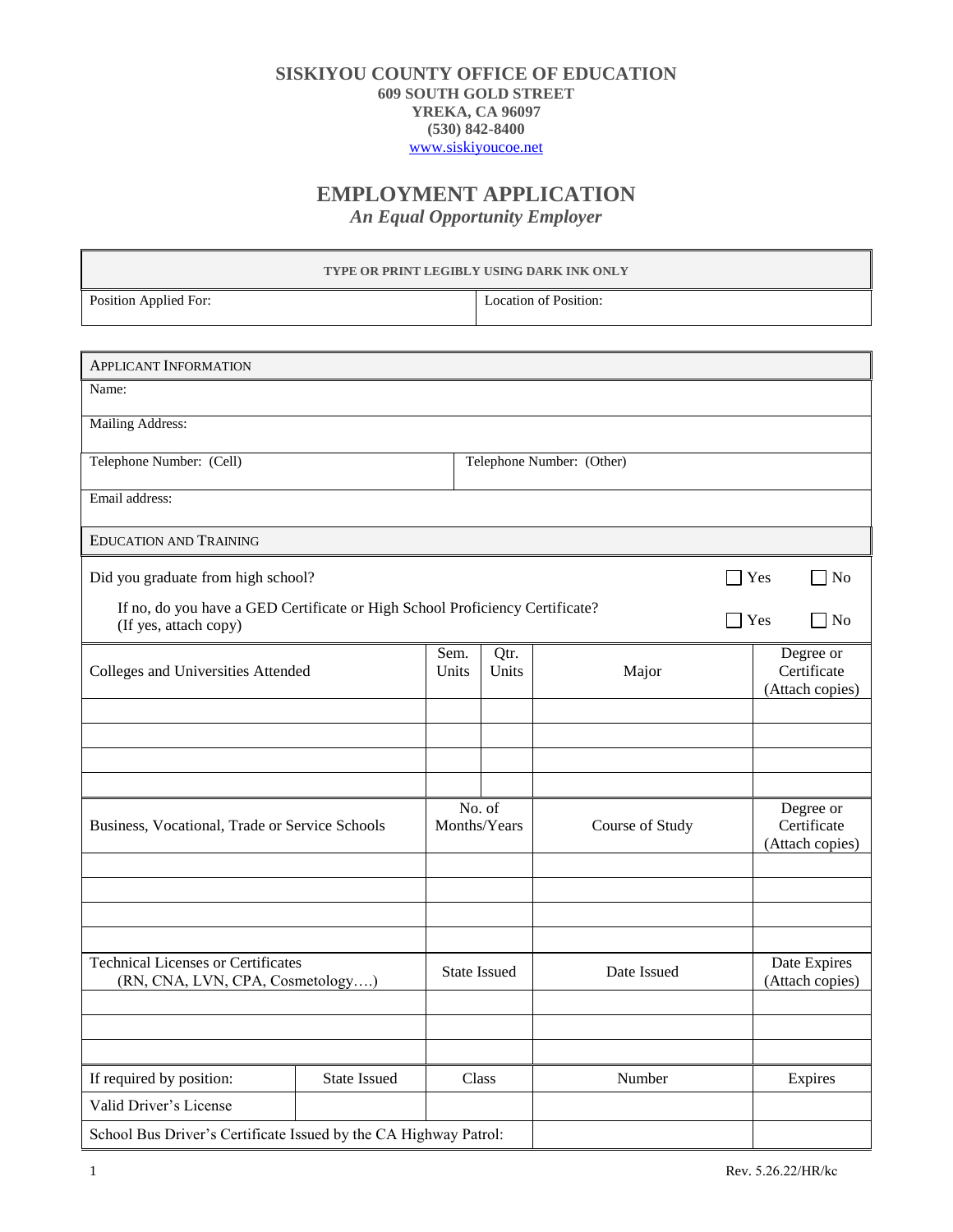| CREDENTIALS/CERTIFICATES/PERMITS - Certificated Candidates Only                                                                 | <b>State Issued</b> | <b>Expiration Date</b> |         |       |
|---------------------------------------------------------------------------------------------------------------------------------|---------------------|------------------------|---------|-------|
| $Type(s)$ :                                                                                                                     |                     |                        |         |       |
|                                                                                                                                 |                     |                        |         |       |
|                                                                                                                                 |                     |                        |         |       |
|                                                                                                                                 |                     |                        |         |       |
|                                                                                                                                 |                     |                        |         |       |
| If no California credential, have you applied for one?                                                                          | Yes                 | $ $ No                 |         |       |
| Type(s)                                                                                                                         | Where:              |                        |         |       |
|                                                                                                                                 |                     |                        |         |       |
| Have you taken the California Basic Education Skills Test (CBEST)? $\Box$ Yes $\Box$ No<br>Passed? $\Box$ Yes<br>N <sub>0</sub> |                     |                        |         |       |
| Student Teaching Experience - New Teachers Only                                                                                 |                     |                        |         |       |
| Master teacher(s) or college supervisor                                                                                         | Position            |                        | Address | Phone |
|                                                                                                                                 |                     |                        |         |       |
|                                                                                                                                 |                     |                        |         |       |

| SKILLS/INTERESTS                                                                                                                                                    |                                                           |
|---------------------------------------------------------------------------------------------------------------------------------------------------------------------|-----------------------------------------------------------|
| What job-related machinery/equipment can you operate?                                                                                                               | (Review vacancy notice for specific requirements, if any) |
| What languages besides English can you speak and write fluently?                                                                                                    | (Complete only if required or desirable quality listed)   |
| Sign Language?<br>Type of Sign:<br>$\Box$ Yes $\Box$ No                                                                                                             |                                                           |
| Personal interests you bring to the job (music, art, skiing, hiking, )                                                                                              | (Optional)                                                |
| Volunteer Experience: List any job-related volunteer experience you have had. Include dates (month/year), number of hours<br>per week, location and contact person. |                                                           |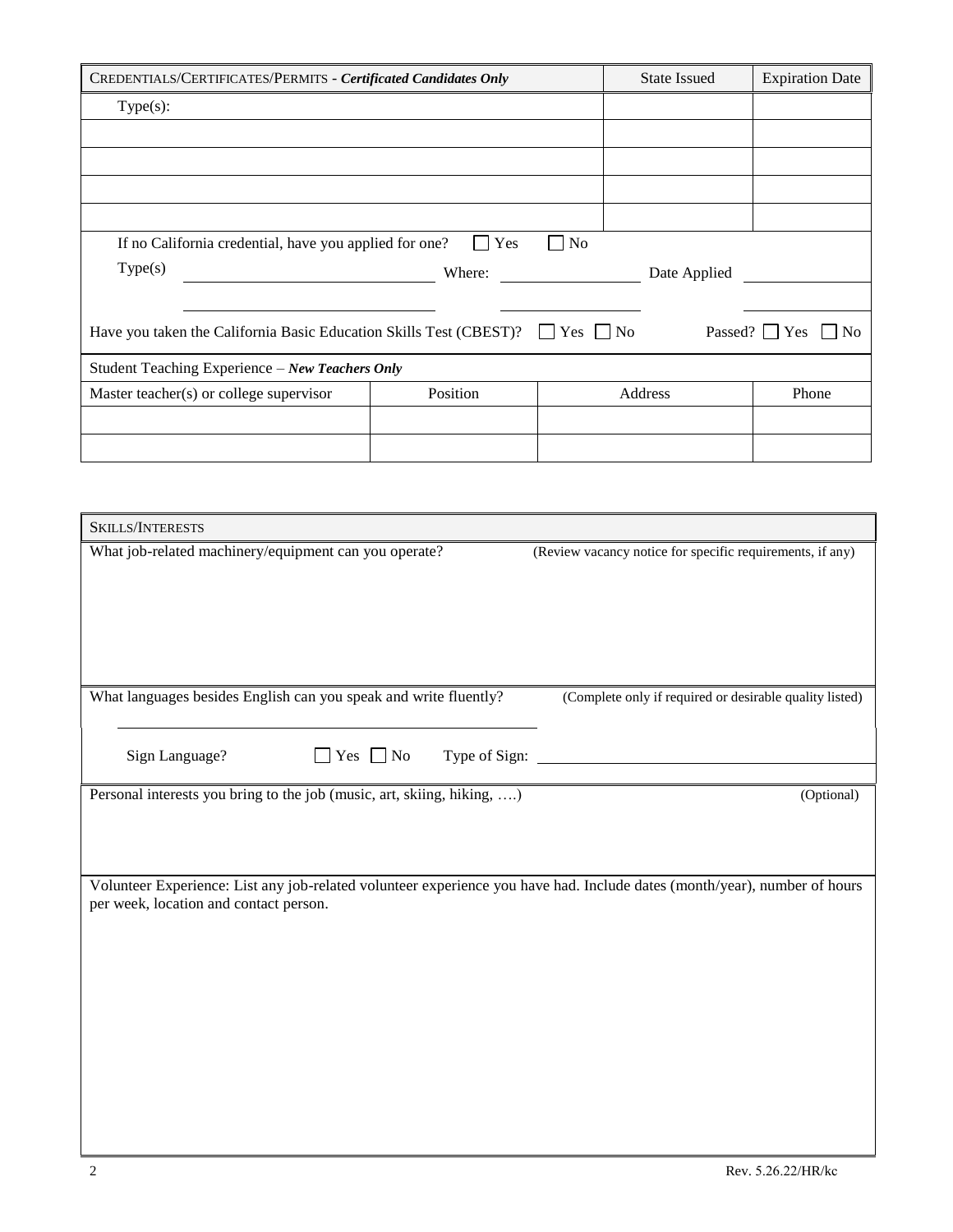|                      | TEACHING AND ADMINISTRATIVE EXPERIENCE                                                                                                                                                                                                                                                                                                                                    |                |                           |                    |
|----------------------|---------------------------------------------------------------------------------------------------------------------------------------------------------------------------------------------------------------------------------------------------------------------------------------------------------------------------------------------------------------------------|----------------|---------------------------|--------------------|
| Years<br>To<br>From  | School and District                                                                                                                                                                                                                                                                                                                                                       | City and State | Grade<br>Subject/Position | Reason for Leaving |
|                      |                                                                                                                                                                                                                                                                                                                                                                           |                |                           |                    |
|                      |                                                                                                                                                                                                                                                                                                                                                                           |                |                           |                    |
|                      |                                                                                                                                                                                                                                                                                                                                                                           |                |                           |                    |
|                      |                                                                                                                                                                                                                                                                                                                                                                           |                |                           |                    |
|                      | WORK EXPERIENCE OTHER THAN TEACHING                                                                                                                                                                                                                                                                                                                                       |                |                           |                    |
|                      | List your work history beginning with your present or most recent job. List self-employment and periods of unemployment in excess of<br>six months separately. You may list each promotion as a separate job. All information must be provided as requested even though a<br>resume is attached. Failure to do so may result in application being rejected as incomplete. |                |                           |                    |
| Worked<br>To<br>From | <b>Employer Name and Address</b>                                                                                                                                                                                                                                                                                                                                          | Job Title      | Duties                    | Reason for Leaving |
|                      |                                                                                                                                                                                                                                                                                                                                                                           |                |                           |                    |
|                      |                                                                                                                                                                                                                                                                                                                                                                           | Supervisor     |                           |                    |
|                      |                                                                                                                                                                                                                                                                                                                                                                           |                |                           |                    |
| Worked<br>From<br>To | <b>Employer Name and Address</b>                                                                                                                                                                                                                                                                                                                                          | Job Title      | Duties                    | Reason for Leaving |
|                      |                                                                                                                                                                                                                                                                                                                                                                           | Supervisor     |                           |                    |
|                      |                                                                                                                                                                                                                                                                                                                                                                           |                |                           |                    |
| Worked<br>From<br>To | <b>Employer Name and Address</b>                                                                                                                                                                                                                                                                                                                                          | Job Title      | Duties                    | Reason for Leaving |
|                      |                                                                                                                                                                                                                                                                                                                                                                           |                |                           |                    |
|                      |                                                                                                                                                                                                                                                                                                                                                                           | Supervisor     |                           |                    |
|                      |                                                                                                                                                                                                                                                                                                                                                                           |                |                           |                    |
| Worked<br>To<br>From | <b>Employer Name and Address</b>                                                                                                                                                                                                                                                                                                                                          | Job Title      | Duties                    | Reason for Leaving |
|                      |                                                                                                                                                                                                                                                                                                                                                                           |                |                           |                    |
|                      |                                                                                                                                                                                                                                                                                                                                                                           | Supervisor     |                           |                    |
|                      |                                                                                                                                                                                                                                                                                                                                                                           |                |                           |                    |
|                      |                                                                                                                                                                                                                                                                                                                                                                           |                |                           |                    |

| <b>ADDITIONAL INFORMATION</b>                                                                                                                                                                                                                                                                                                                                                                                                                                                                        |     |                |
|------------------------------------------------------------------------------------------------------------------------------------------------------------------------------------------------------------------------------------------------------------------------------------------------------------------------------------------------------------------------------------------------------------------------------------------------------------------------------------------------------|-----|----------------|
| Have you ever been dismissed or asked to resign?                                                                                                                                                                                                                                                                                                                                                                                                                                                     | Yes | N <sub>o</sub> |
| If yes, explain:                                                                                                                                                                                                                                                                                                                                                                                                                                                                                     |     |                |
|                                                                                                                                                                                                                                                                                                                                                                                                                                                                                                      |     |                |
| Have you ever been convicted by any court of any offense?                                                                                                                                                                                                                                                                                                                                                                                                                                            | Yes | No             |
| If your answer is yes, list all offenses on a separate sheet of paper indicating the location, nature, and disposition of<br>each offense and then sign, date and staple sheet to this application.                                                                                                                                                                                                                                                                                                  |     |                |
| <b>The following need not be reported:</b> (1) minor traffic violations for which the fine was \$100 or less; (2) any offense which was finally<br>settled in a juvenile court or under a welfare youth offender law; (3) any incident that has been sealed under Welfare and Institutions<br>Code Section 781 or Penal Code Section 1203.45; (4) any conviction specified in Health and Safety Code Section 11361.5 (Some<br>marijuana offenses). A fingerprint check is required on all employees. |     |                |
| Please be advised that being convicted of any criminal offense, felony, misdemeanor or citation does not necessarily disqualify you for<br>employment eligibility. All employment selections shall be based upon job-related qualifications.                                                                                                                                                                                                                                                         |     |                |